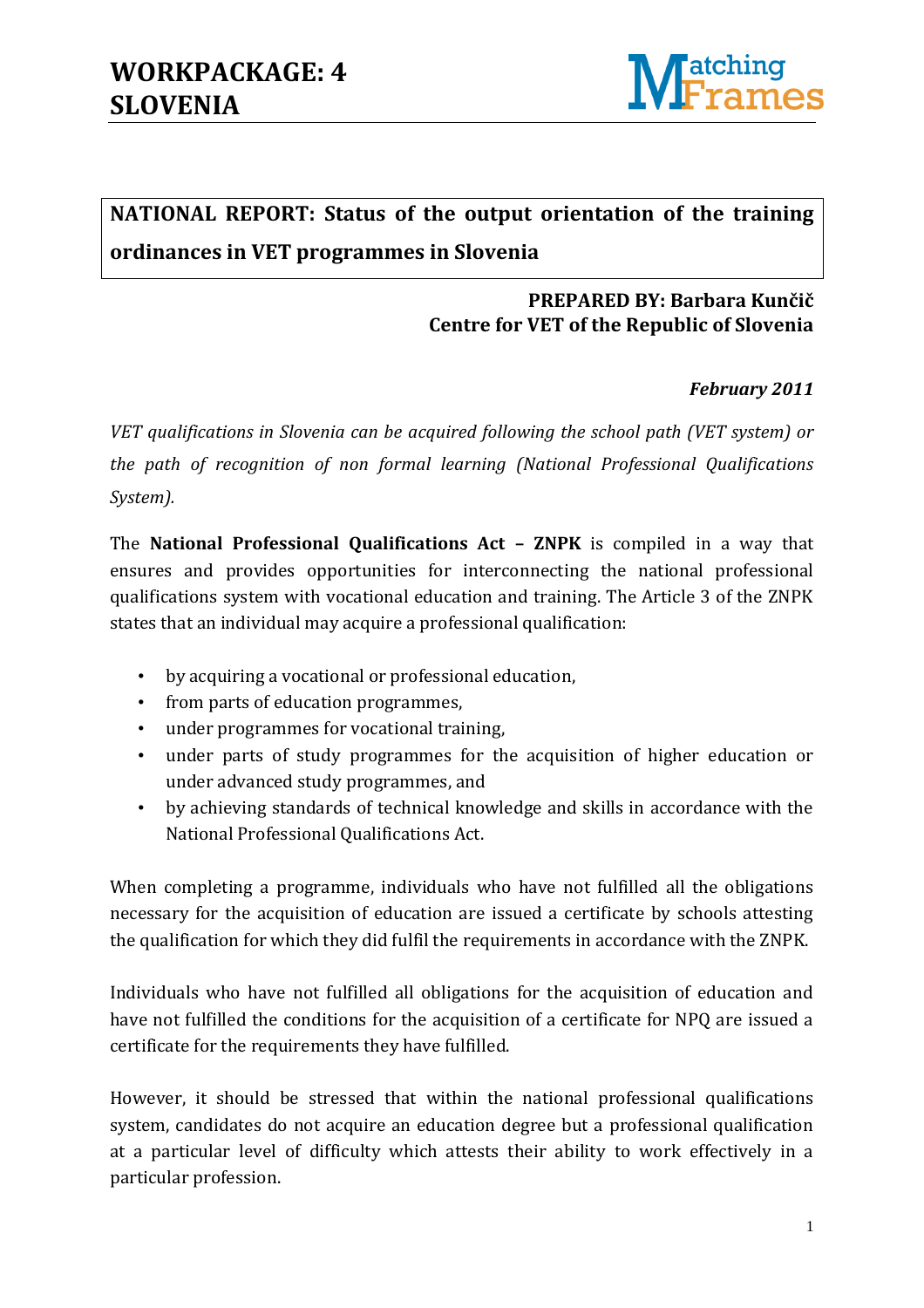Individuals who have acquired a certificate in accordance with the ZNPK can prove to posses certain knowledge and skills and thus increase their employment opportunities, and opportunities for vertical and horizontal mobility not only in the labour market but also in the education system.

The VET Act connected both systems with introduction of occupational standards which represent a learning outcome standard for each qualification that can be acquired in Slovenia.

Occupational standards are the basic documents for the performance of examinations and the verification of professional qualifications.

It is important for them to be clearly, intelligibly and unambiguously written in order to prevent different or wrong interpretations. Therefore, the methodology for the preparation of occupational standards is prescribed, which ensures the transparency and comparability of occupational standards.

Occupational standards are prepared for individual professions which are recognised by the Statistical Office of the Republic of Slovenia and classified into the Standard Classifications of Occupations. It is important that occupational standards are prepared in cooperation with experts who are familiar with the profession, work organisation, technology and, last but not least, trends in the development of the profession and the sector itself.

Although the occupational standards are closely related to a particular sector and profession, general competences necessary to work effectively in a profession should also be included. For example: quality assurance of work, ICT skills, communication skills, work planning and organisation, health and environmental protection, etc. Unfortunately, this means that at the moment the national professional qualifications system is not able to verify general competences, which, on the other hand, undoubtedly increase the horizontal as well as vertical mobility.

The preparation of occupational standards is done through social dialogue. It is important for the employers to explain what kind of personnel with what kind of knowledge and skills they need now and in future. After all, occupational standards are not just a record of the current situation but also of the trends in the development, which is of considerable importance for the changing labour market not just from the point of view of the employer but especially from the point of view of the certificate holder.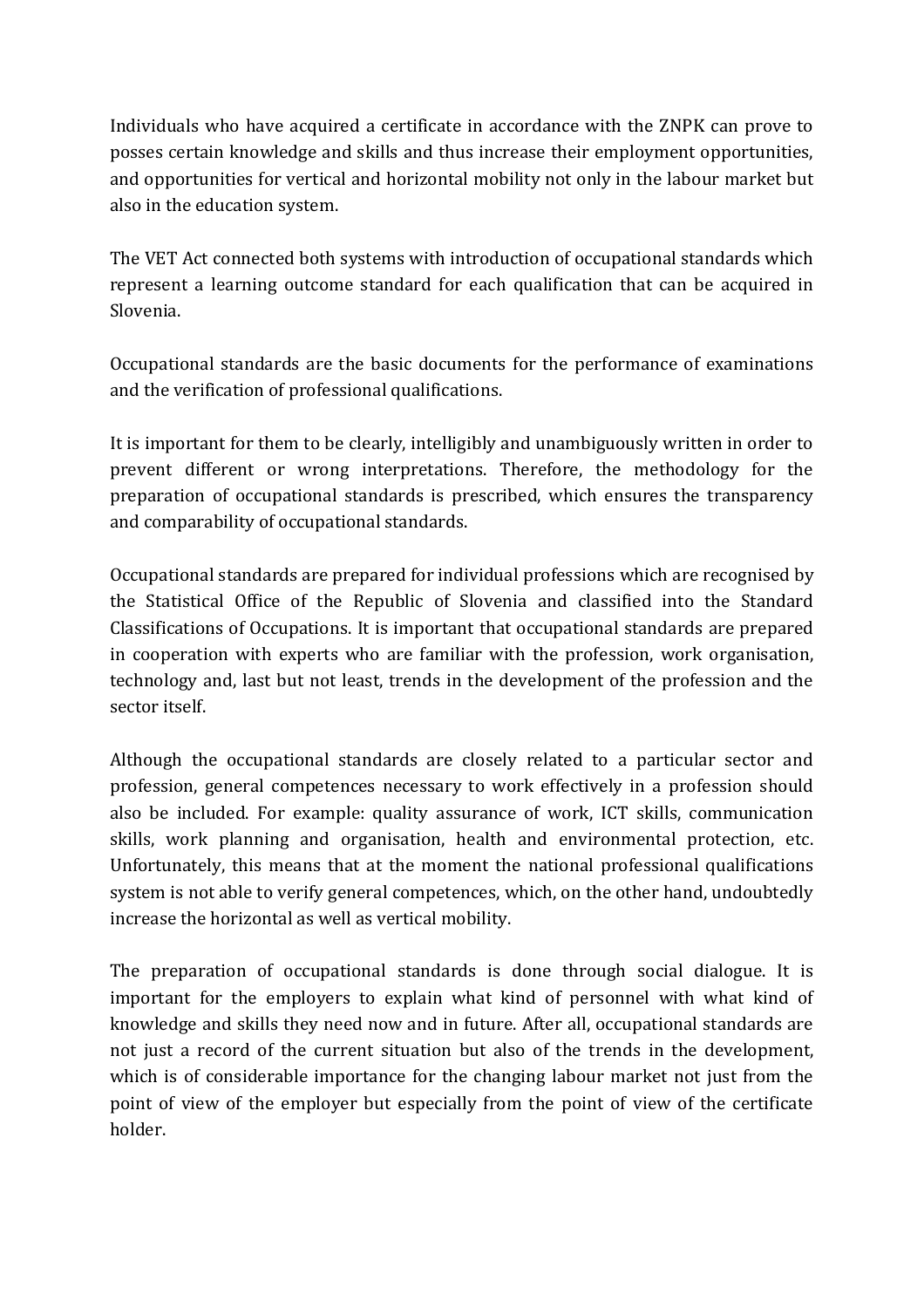

The procedure for the preparation of occupational standards and catalogues of standards for technical knowledge and skills is determined in the Rules on the Standard Classification of Occupations:

- The procedure begins with an **initiative** submitted on a specific form to the National Institute for Vocational Education and Training, which records it, provides an expert assessment and submits it for discussion to the sector committee for occupational standards. When discussing the initiative, information on the needs of the labour market, on the comparability of standards for a specific qualification among EU member states, and, if necessary, on compliance with regulations and norms at EU level are especially important.
- If the sector committee for occupational standards considers the initiative to be wellfounded, experts proposed by the competent sector committee for occupational standards, with methodological support from the CPI, prepare a proposal for an **occupational profile**.
- Based on the occupational profile, experts proposed by the competent sector committee for occupational standards, with support from the CPI, prepare a proposal for an **occupational standard** which defines professional competences, knowledge and skills necessary for a particular profession or set of responsibilities. The occupational standard is coordinated within the competent sector committee for occupational standards, which proposes it for discussion to the Council of Experts of the Republic of Slovenia for Vocational and Technical Education. An expert committee for occupational standards operating within the Council of Experts of the Republic of Slovenia for Vocational and Technical Education discusses the occupational standard and proposes its adoption or rejection. The final decision is taken by the Council of Experts of the Republic of Slovenia for Vocational and Technical Education, which thereupon proposes the occupational standard for adoption and publication on National Reference Point [\(www.nrpslo.org\)](http://www.nrpslo.org/) to the minister responsible for labour.
- The occupational standard must be compiled in accordance with the **methodology** determined by the competent expert council on a proposal from sector committees for occupational standards. The national methodology represents a uniform basis for all occupational standards and catalogues, and thus ensures transparency and comparability of documents at national level. The methodological support for the preparation of occupational standards and catalogues is provided by the National Institute for Vocational Education and Training.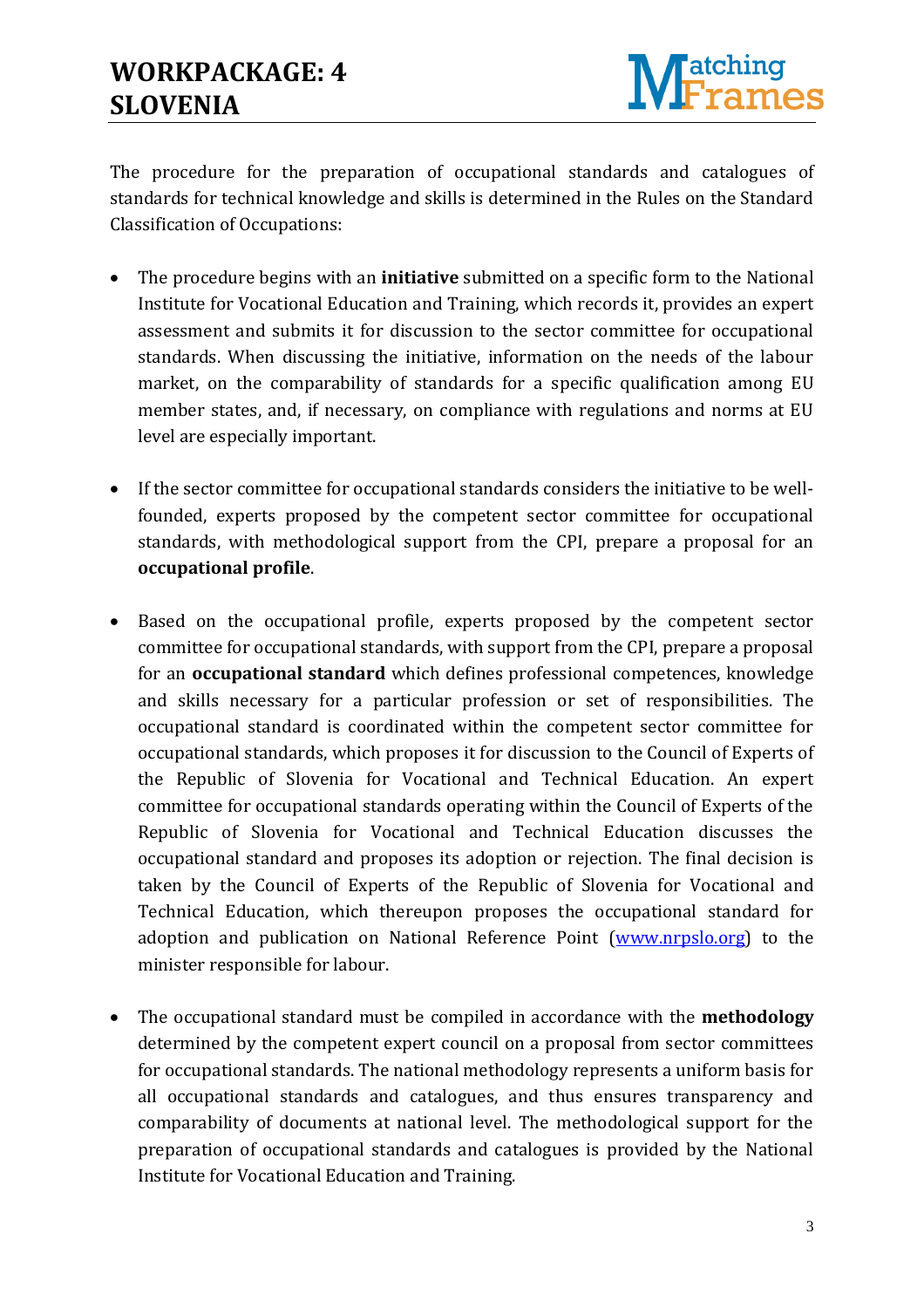- On the basis of the occupational standard, a working group prepares a proposal for a **catalogue of standards for technical knowledge and skills** which is finally coordinated by the sector committee for occupational standards. Once the coordination is completed, the sector committee proposes the catalogue for discussion to the Council of Experts of the Republic of Slovenia for Vocational and Technical Education. The expert committee for occupational standards and the commission for educational programmes, operating within the Council of Experts, propose to the Council the adoption or rejection of the catalogue, and thereupon the Council proposes it for adoption to the Minister of Labour, Family and Social Affairs.
- On the basis of one or more occupational standards a VET programme is developed. The national standards (minimum of hours for general knowledge modules and for professional modules, proportion of open curricula, etc) for each level of VET programmes are set by the Council of Experts of the Republic of Slovenia for Vocational and Technical Education. Each new VET programme is discussed by the Council of Experts of the Republic of Slovenia for Vocational and Technical Education which finally proposes to the adoption or rejection of the VET programme to the Minister of Education and Sports .
	- 2. Presentation of occupational standard from the sectors of metal-working and its transformation into VET programme

Below we present our process of development from occupational standard to VET programme. We will present this process on one case of Tool industry worker (occupational standard) how it translates into the VET programme.

### **1. OCCUPATIONAL STANDARD**

### **Tool industry worker** – level 4 NQF Slovenia, possible level 3 EQF (still in consultation) **Professional competences**

#### **Candidates:**

- 1. plan, implement and control their own work
- 2. prepare own posts and work tools
- 3. rationally use energy, material and time
- 4. perform work so as not to endanger yourself, the people and the environment
- 5. communicate with colleagues, with clients and customers
- 6. use computer equipment and software tools
- 7. manage working medium in the production
- 8. manufacture tools
- 9. controls and coordinates the work process of their own work
- 10. test the tools and are involved in the transfer of tools to buyer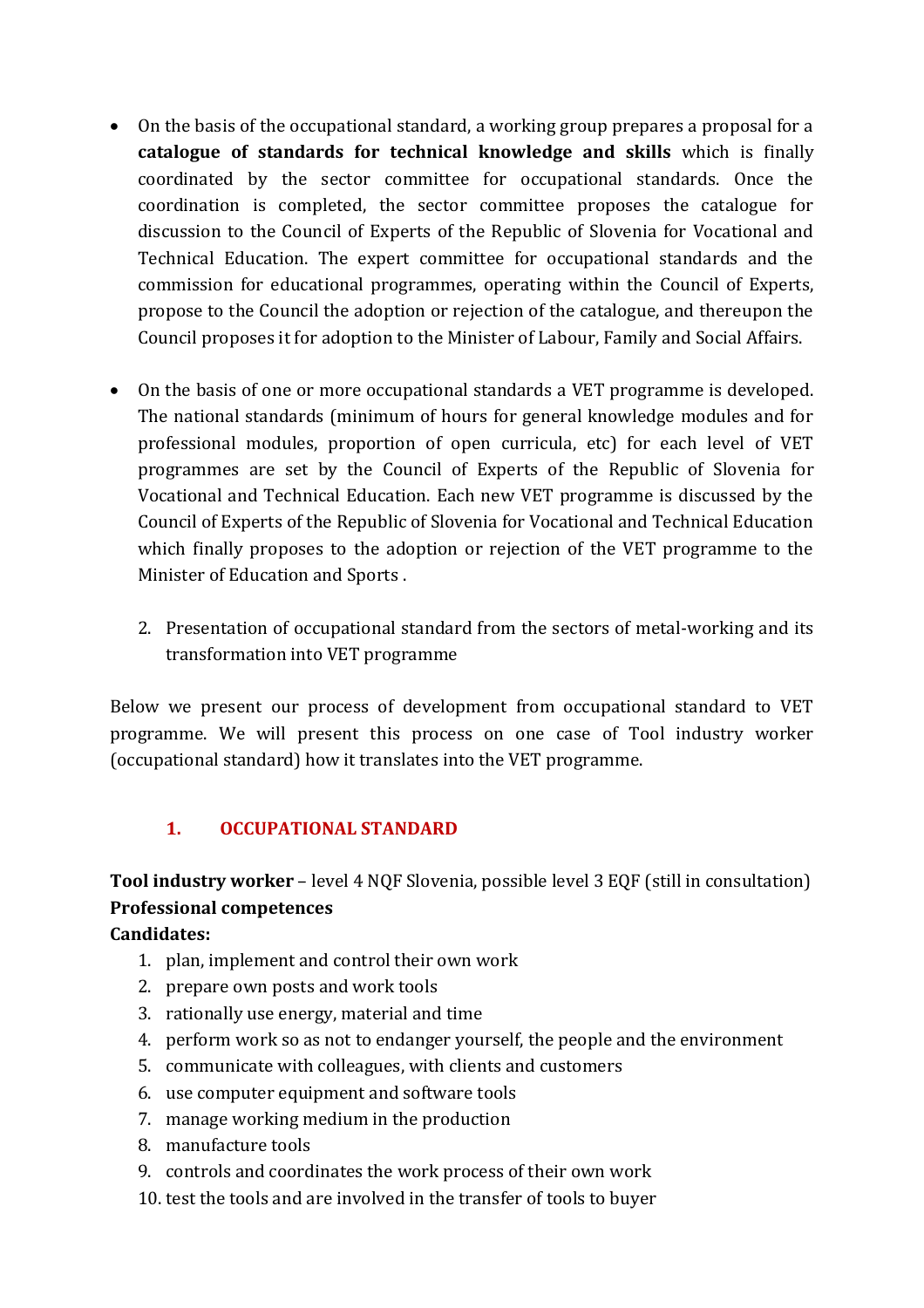

### **Description of the occupational standard**

| <b>Field of work</b>                                                 | <b>Core tasks</b>        | <b>Professional skills and knowledge</b>                                                                                                                                                                                                                                                                                                                                                                                                                                                                                                                                                                                                                                                                                                                                                                                                                                                                          |
|----------------------------------------------------------------------|--------------------------|-------------------------------------------------------------------------------------------------------------------------------------------------------------------------------------------------------------------------------------------------------------------------------------------------------------------------------------------------------------------------------------------------------------------------------------------------------------------------------------------------------------------------------------------------------------------------------------------------------------------------------------------------------------------------------------------------------------------------------------------------------------------------------------------------------------------------------------------------------------------------------------------------------------------|
| Analysis, planning Plans and<br>and organization own work<br>of work | organises                | examines<br>project-workshop<br>documentation,<br>technical<br>and<br>technological documentation<br>prepares the work plan<br>plans the necessary tools and<br>devices in accordance with the<br>documentation<br>plans the preparation and usage of<br>resources to work in accordance<br>with the documentation and other<br>requirements<br>masters technical drawing<br>$\bullet$<br>the<br>technical<br>read<br>can<br>$\bullet$<br>documentation<br>understands mechanical drawing<br>elements, subassemblies<br>and<br>assemblies tools<br>is familiar with the organization of<br>the working environment<br>knowledge of descriptive<br>has<br>geometry in the profession<br>masters working order and knows<br>standards<br>of<br>material<br>the<br>consumption<br>knowledge of tools<br>has<br>and<br>equipment to carry out specific<br>tasks<br>Knows the principles of work tasks<br>organization |
| Preparation<br>own work or work tools<br>post                        | of Prepares own post and | takes and examines the work order<br>reviews the sample drawing of the<br>product and<br>of the<br>inventory<br>machining<br>process<br>from<br>technological sheet and estimates<br>the scope of work<br>checks the supporting documents<br>with technological sheet<br>reviews the work and protective<br>equipment<br>takes delivery of the material and<br>controls the quantity and quality<br>takes delivery of the tools and                                                                                                                                                                                                                                                                                                                                                                                                                                                                               |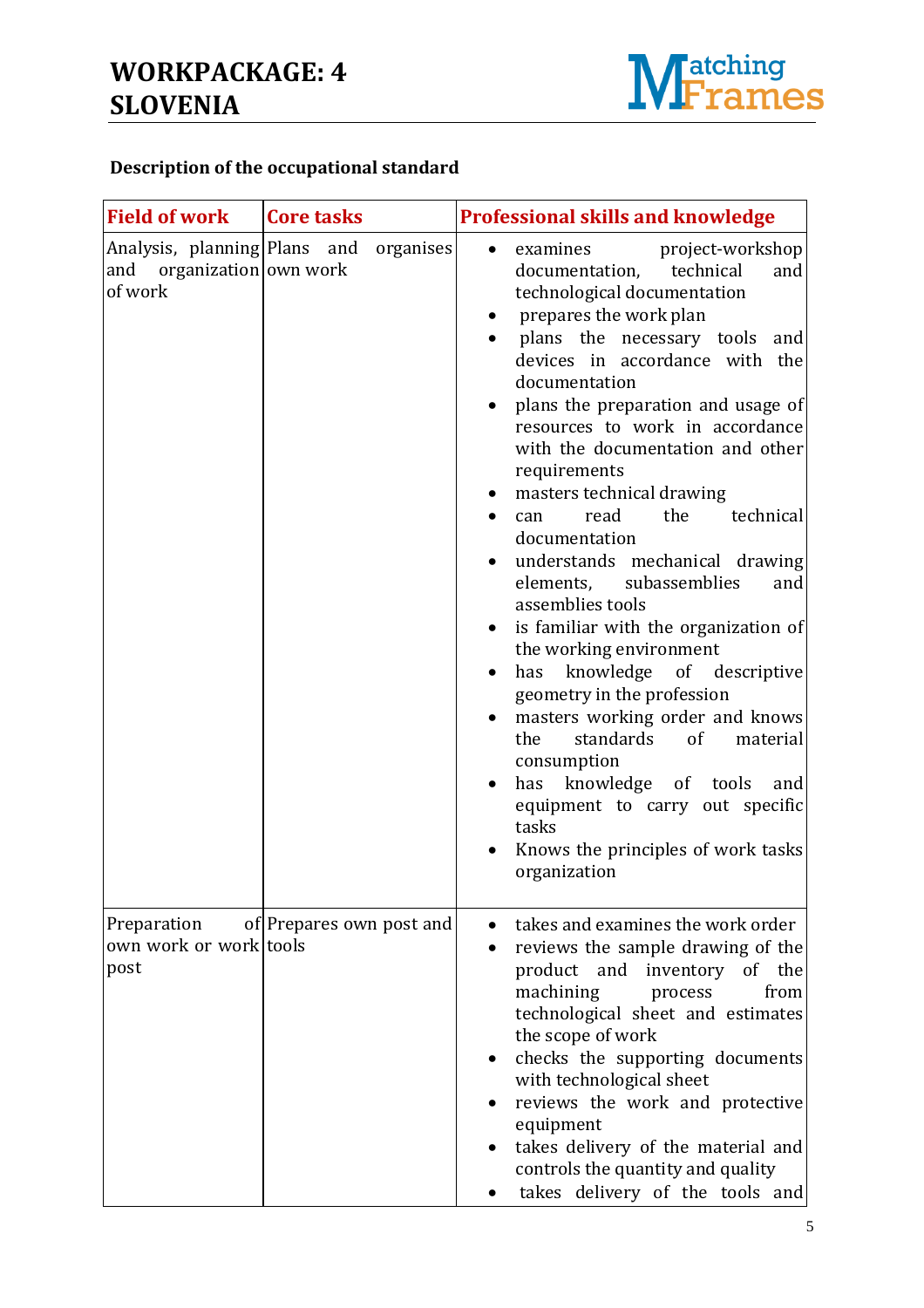| <b>Field of work</b> | <b>Core tasks</b>                      | <b>Professional skills and knowledge</b>                                                                                                                                                                                                                                                                                                                                                                                                                                                                                                                                                                                                                                      |
|----------------------|----------------------------------------|-------------------------------------------------------------------------------------------------------------------------------------------------------------------------------------------------------------------------------------------------------------------------------------------------------------------------------------------------------------------------------------------------------------------------------------------------------------------------------------------------------------------------------------------------------------------------------------------------------------------------------------------------------------------------------|
|                      |                                        | them<br>and<br>materials,<br>prepare<br>equipment for the manufacturing of<br>tools<br>reviews the quality of tools and<br>$\bullet$<br>takes measures in case of damage<br>takes delivery of scaled rulers and<br>tools<br>understands the importance<br>of<br>tolerance and matching<br>knows the basic and auxiliary<br>materials and their properties,<br>usability and compatibility<br>Is familiar with working tools,<br>appliances and machines and their<br>usefulness<br>knows the work instructions for<br>work equipment and facilities for<br>safe work                                                                                                          |
| Operational work     | operates machines in<br>the production | conducts a review of machinery and<br>$\bullet$<br>equipment<br>prepares and calibrates tools<br>mounts and dismounts work pieces<br>adjusts tools in accordance with the<br>instructions<br>cleans the machine, the workplace<br>and the work piece<br>uses hand tools for working<br>knows different types of machine<br>tools and other working assets<br>knows how to operate metal<br>working machinery, tools<br>and<br>accessories<br>familiar<br>with<br>methods<br>of<br>is<br>clamping and fastening elements or<br>tools. cutting tools and accessories<br>knows and is able to realize the<br>of<br>basic<br>the<br>parameters<br>maintenance of labour resources |
|                      | Works on assembling<br>the tools       | systematically assembles parts of<br>the sub-assemblies and tools<br>according to the plan sets the<br>elements<br>of the tools' control<br>functions<br>assembles and adjusts parts of the<br>tools in the functional unit                                                                                                                                                                                                                                                                                                                                                                                                                                                   |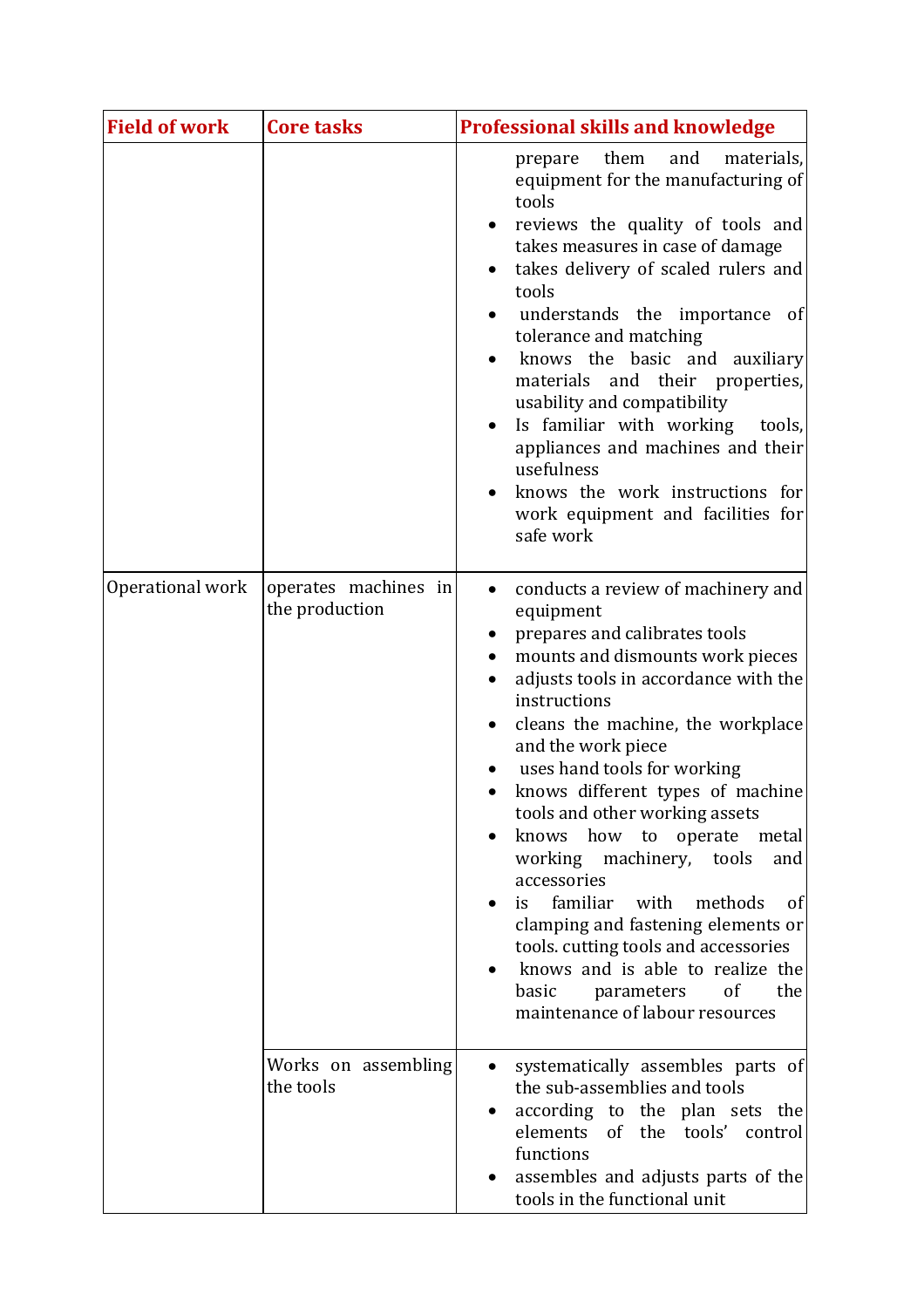

| <b>Field of work</b> | <b>Core tasks</b>                                                       | <b>Professional skills and knowledge</b>                                                                                                                                                                                                                                                                                                                                                                                                                                                                                                                                                                                                                                                                           |
|----------------------|-------------------------------------------------------------------------|--------------------------------------------------------------------------------------------------------------------------------------------------------------------------------------------------------------------------------------------------------------------------------------------------------------------------------------------------------------------------------------------------------------------------------------------------------------------------------------------------------------------------------------------------------------------------------------------------------------------------------------------------------------------------------------------------------------------|
|                      |                                                                         | prepares the designed surface of<br>the tool parts<br>finalizes the active surface of the<br>tool<br>applies varnish to inactive tools'<br>surfaces<br>adjusts operating pressure of the<br>tools' gas springs<br>finalizes the tools' composition<br>understands the function<br>and<br>$\bullet$<br>operation of the tools<br>knows how to use the auxiliary<br>(manipulators,<br>equipment<br>positioners, )<br>knows the methods of assembly of<br>tools' elements in accordance with<br>the instructions, and knows how to<br>check the matching and the active<br>tools' surfaces<br>knows the methods of installation<br>of standard elements and methods<br>of adjusting simple tools' control<br>elements |
|                      | controls<br>and<br>coordinates the work<br>process of their own<br>work | participates in the manufacture of<br>individual parts of the tool<br>takes delivery of standard elements<br>control<br>the<br>dimensional<br>and<br>$\bullet$<br>functional<br>relevance<br>of<br>manufactured parts and assemblies<br>according<br>the<br>technical<br>to<br>documentation<br>performs self-control of own work<br>diagnoses<br>and<br>notes<br>errors<br>inconsistencies<br>is able to work in a group<br>knows the role, function<br>and<br>arrangement of the tools' standard<br>elements<br>able<br>perform<br>basic<br>is<br>to<br>measurements of elements<br>is able to interpret the results of<br>control<br>measurements<br>and<br>implement corrections on the tools                  |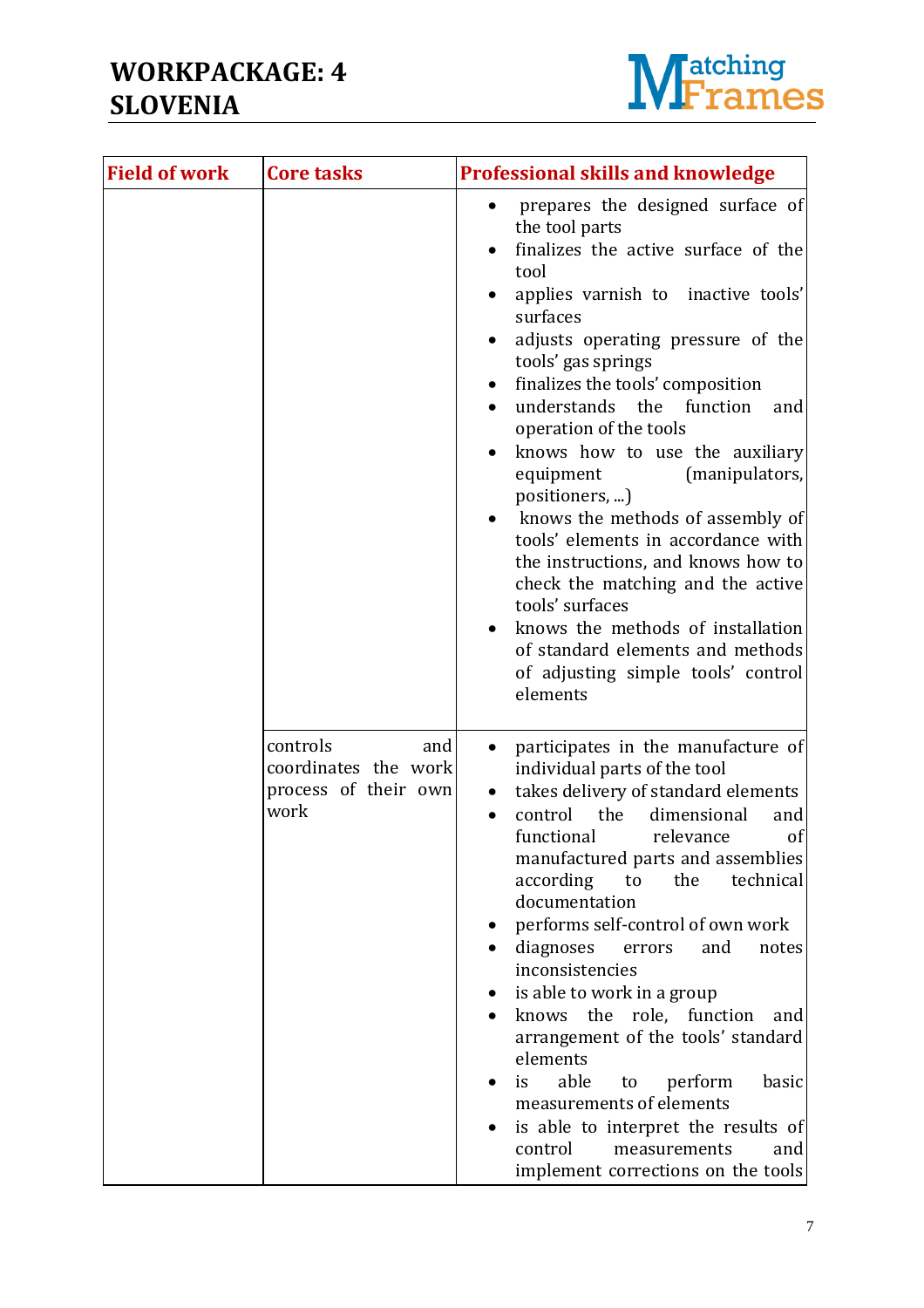| <b>Field of work</b> | <b>Core tasks</b>                                                                   | <b>Professional skills and knowledge</b>                                                                                                                                                                                                                                                                                                                                                                                                                                                                                                                                                                                                                                                                                     |
|----------------------|-------------------------------------------------------------------------------------|------------------------------------------------------------------------------------------------------------------------------------------------------------------------------------------------------------------------------------------------------------------------------------------------------------------------------------------------------------------------------------------------------------------------------------------------------------------------------------------------------------------------------------------------------------------------------------------------------------------------------------------------------------------------------------------------------------------------------|
|                      |                                                                                     | using machines and other devices                                                                                                                                                                                                                                                                                                                                                                                                                                                                                                                                                                                                                                                                                             |
|                      | tests the tools and is<br>involved<br>the<br>in<br>transfer of tools<br>to<br>buyer | prepares the tool for testing<br>$\bullet$<br>tests the tool on the accuracy of the<br>product, ensuring stability in the<br>manufacturing process<br>checks the overall functioning of the<br>tools<br>makes final work on the tool taking<br>account the<br>measurement<br>into<br>protocols of the product<br>tests the<br>tool at the<br>buyer's<br>premises<br>addresses<br>deficiencies<br>and<br>inaccuracies in measurement<br>clients<br>of<br>advises<br>in<br>respect<br>operation,<br>and<br>setup<br>use,<br>maintenance of the tools<br>has knowledge of machines and<br>devices for testing tools<br>Knows how to prepare a tool for<br>testing<br>Knows communication techniques<br>for dealing with clients |
| Administration       | Manages the required<br>documentation                                               | the<br>technical,<br>manages<br>technological, storing and working<br>papers<br>prepares reports<br>completed<br>on<br>work<br>data<br>enters<br>the<br>delays,<br>on<br>malfunctions and other events on<br>the machinery and equipment<br>knows the necessary work records<br>knows the elements of the working<br>and technological documentation<br>masters the use of computers and<br>other office equipment                                                                                                                                                                                                                                                                                                           |
| quality assurance    | Performs own work in<br>accordance<br>with<br>standards<br>and<br>regulations       | assures quality in accordance with<br>the standards<br>controls and evaluates the results<br>of their own work<br>controls and monitors production;<br>control devices and takes measures                                                                                                                                                                                                                                                                                                                                                                                                                                                                                                                                    |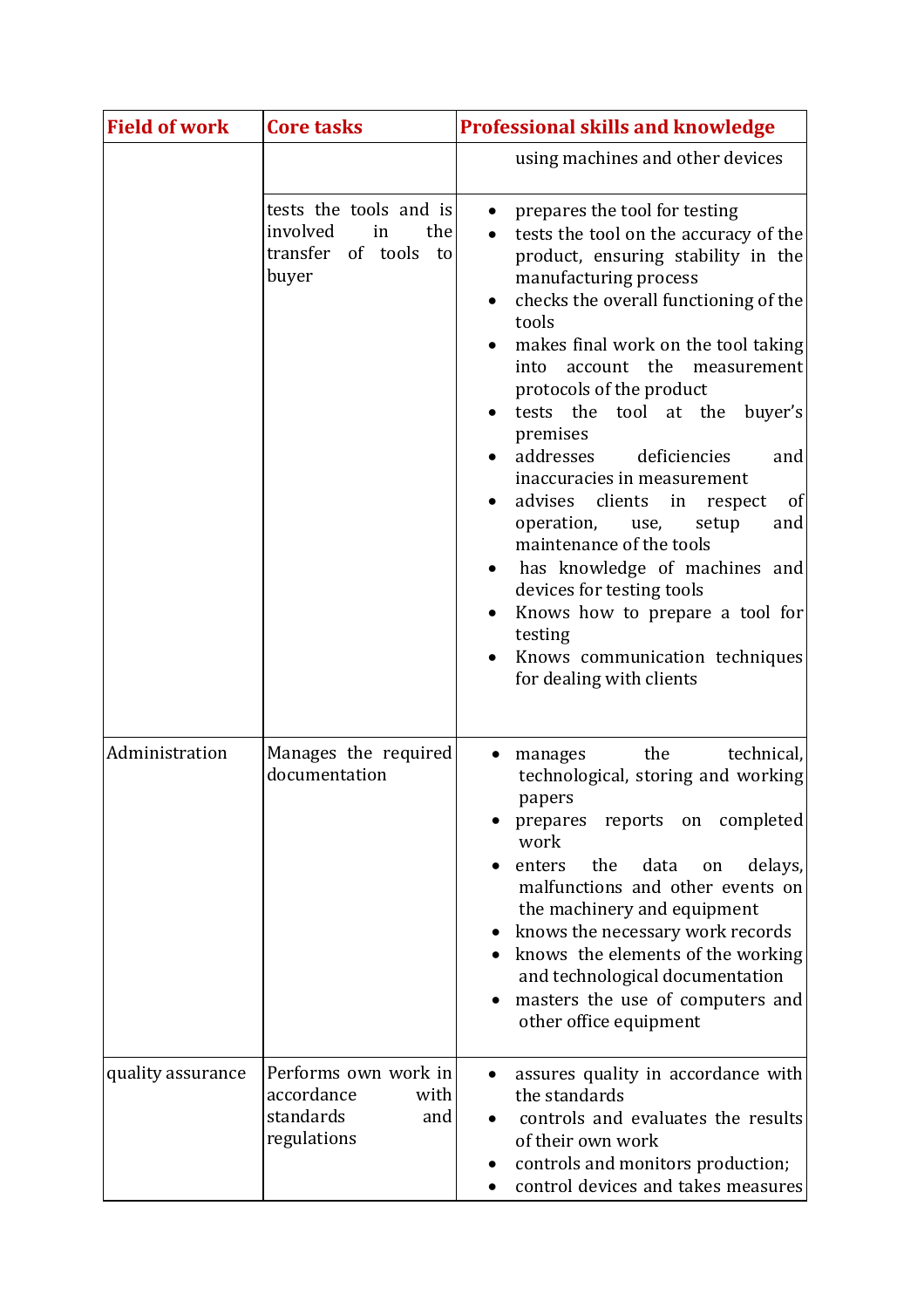

| <b>Field of work</b> | <b>Core tasks</b>                                       | <b>Professional skills and knowledge</b>                                                                                                                                                                                                                                                                                                                                                                                                                                                                                                                                                                                                                                                                                                                                                                                                                                                                                       |
|----------------------|---------------------------------------------------------|--------------------------------------------------------------------------------------------------------------------------------------------------------------------------------------------------------------------------------------------------------------------------------------------------------------------------------------------------------------------------------------------------------------------------------------------------------------------------------------------------------------------------------------------------------------------------------------------------------------------------------------------------------------------------------------------------------------------------------------------------------------------------------------------------------------------------------------------------------------------------------------------------------------------------------|
|                      |                                                         | in case of injury<br>rationally uses energy, material and<br>time<br>uses measurement devices (scale,<br>measuring tools, control devices)<br>participates in making proposals<br>for improvements in machinery and<br>improvements in the production<br>process<br>monitors development trends in<br>$\bullet$<br>technologies and materials<br>has knowledge of procedures for<br>identifying and monitoring quality<br>of service<br>knows the standards and methods<br>of quality control for materials and<br>products<br>knows applicable standards and<br>regulations<br>knows the types and methods of<br>managing of individual records for<br>quality assurance<br>is aware of the importance of<br>$\bullet$<br>rational use of materials and energy<br>masters the technical procedures<br>$\bullet$<br>and work instructions<br>knows the work instructions for<br>work equipment and facilities for<br>safe work |
| Maintenance          | maintains a neat and<br>working<br>clean<br>environment | carries out daily cleaning, easy<br>maintenance and repair of the<br>equipment and tools<br>maintains machines, equipment and<br>space between work<br>controls<br>devices<br>takes<br>and<br>measures in case of injury, and<br>notify the superiors<br>participates in the maintenance<br>work<br>understands the mechanics and the<br>importance of maintenance<br>knows the procedures for regular<br>inspections and maintenance of<br>equipment, machinery, appliances                                                                                                                                                                                                                                                                                                                                                                                                                                                   |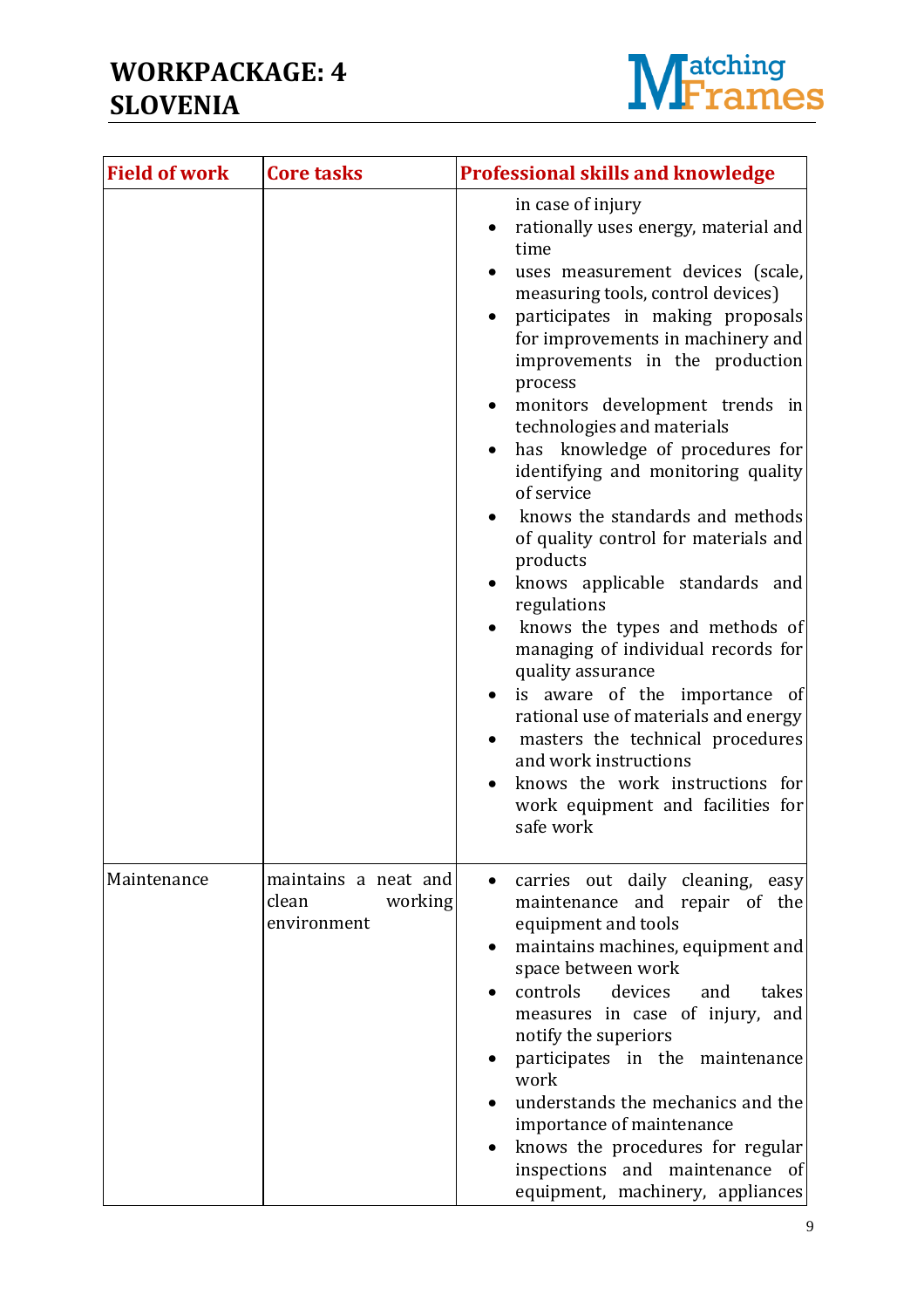| <b>Field of work</b>                | <b>Core tasks</b>                                                                                  | <b>Professional skills and knowledge</b>                                                                                                                                                                                                                                                                                                                                                                                                                                                                                                                                                                                                                                                                                                 |
|-------------------------------------|----------------------------------------------------------------------------------------------------|------------------------------------------------------------------------------------------------------------------------------------------------------------------------------------------------------------------------------------------------------------------------------------------------------------------------------------------------------------------------------------------------------------------------------------------------------------------------------------------------------------------------------------------------------------------------------------------------------------------------------------------------------------------------------------------------------------------------------------------|
|                                     |                                                                                                    | and tools<br>knows preventive and corrective<br>maintenance and the importance of<br>maintenance<br>knows the basic maintenance of the<br>devices, equipment and gear                                                                                                                                                                                                                                                                                                                                                                                                                                                                                                                                                                    |
| communication                       | Collects<br>and<br>disseminates<br>work<br>related information                                     | collects<br>and<br>disseminates<br>$\bullet$<br>information on the work process<br>of tools<br>and<br>the<br>status<br>and<br>equipment<br>communicates with superiors, with<br>technologists, service quality and<br>other staff for quality, safe and<br>environmentally sound work<br>participates in group<br>with<br>communicates<br>customer<br>representative<br>familiar with professional<br>Is<br>terminology and uses it<br>Has basic knowledge of Business<br>Communication<br>Has knowledge<br>of<br>technical<br>terminology                                                                                                                                                                                               |
| Health<br>environment<br>protection | and performs work so as<br>endanger<br>not<br>to<br>yourself, the<br>people<br>and the environment | complies with the rules on safety<br>and health at work and the Fire<br>Protection<br>applies<br>personal and<br>collective<br>protective equipment<br>uses protective equipment<br>and<br>safeguards to work<br>protects own health, the health of<br>all present and the environment<br>informs<br>the<br>head<br>of<br>the<br>irregularities that hinder the health<br>and safety at work<br>collects, classifies and properly<br>disposes of waste material<br>knows the rules on health and<br>safety at work regulations on fire<br>fire<br>protection,<br>order<br>and<br>command of protective measures<br>knows the rules for protecting the<br>environment<br>knows possible injury at work<br>masters the basics of first aid |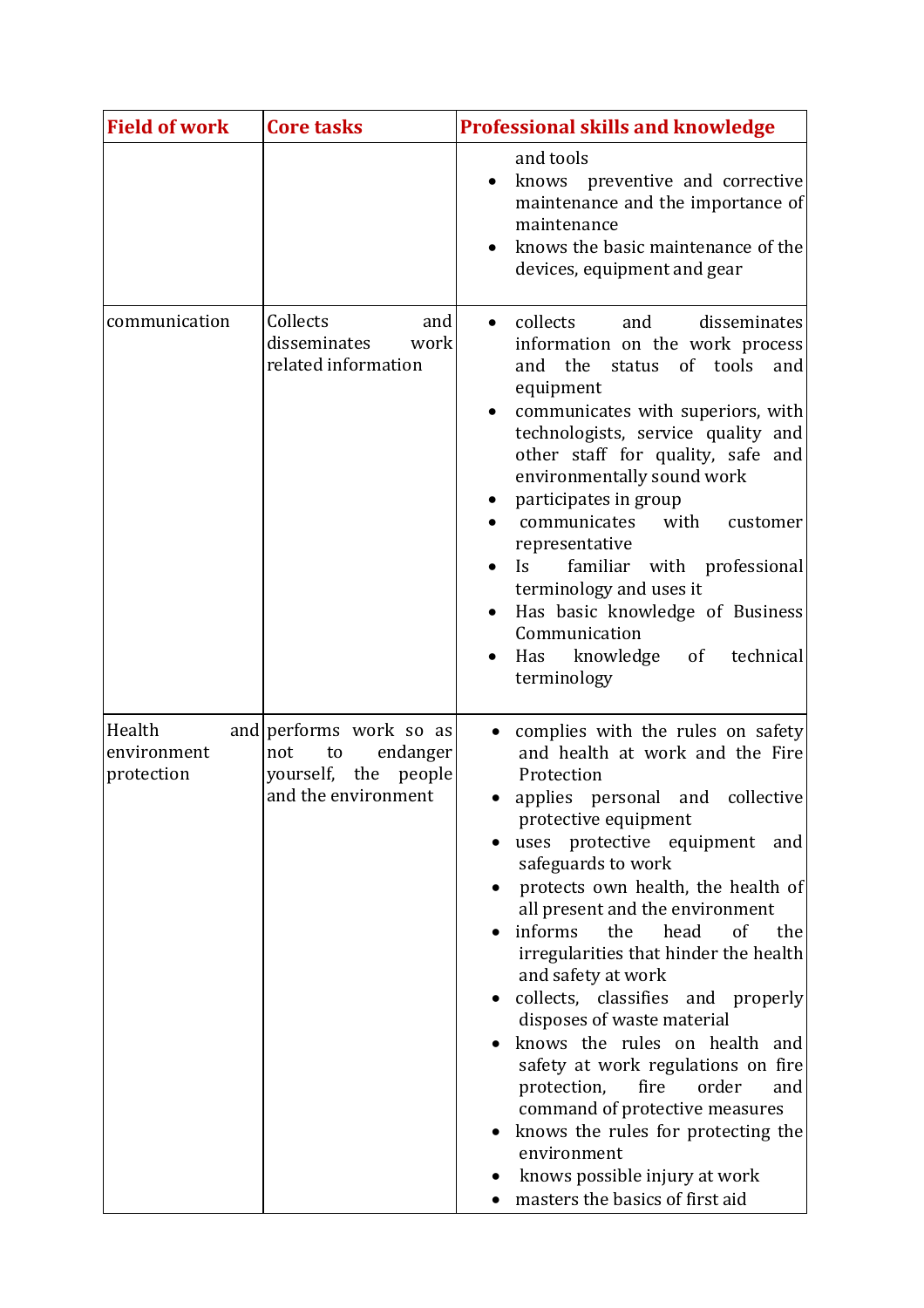

| <b>Field of work</b> | <b>Core tasks</b> | <b>Professional skills and knowledge</b>                                                                                                  |
|----------------------|-------------------|-------------------------------------------------------------------------------------------------------------------------------------------|
|                      |                   | • knows the importance of using<br>personal protective equipment<br>• knows the rules and masters the<br>steps to protect the environment |

Each VET programme is based on one or more occupational standards and enables the students to gain a broader educational qualification which leads to employment in more than one occupation. In case of Tool industry worker, this standard is a part of a 4 year vocational programme which is based on 2 occupational standards: Tool industry worker and Metalworking machinery operator.

Each Vet programme consists of a **Part A - General education** and **Part B + C** Professional **technical education.** In this last one we have obligatory and selective modules. In this VET programme called Processing of metal and tool making we have 11professional modules of which 7 are obligatory and 4 elective.

To show how competences from occupational standard are transferred into a module we will use one module from the programme:

### **2. MODULE: FUNDAMENTALS OF PROCESSING METAL**

This module covers some of competences from occupational standard and those are: Professional competences:

- 1. Use technical and technological documentation and appropriate technical terminology
- 2. Differentiates the materials to make tools, to identify tools, to carry out the order of tools
- 3. Produce simple machine parts using various methods of machining
- 4. Evaluate and actively participate in ensuring a healthy and safe work
- 5. Working in groups, communicate with colleagues and superiors